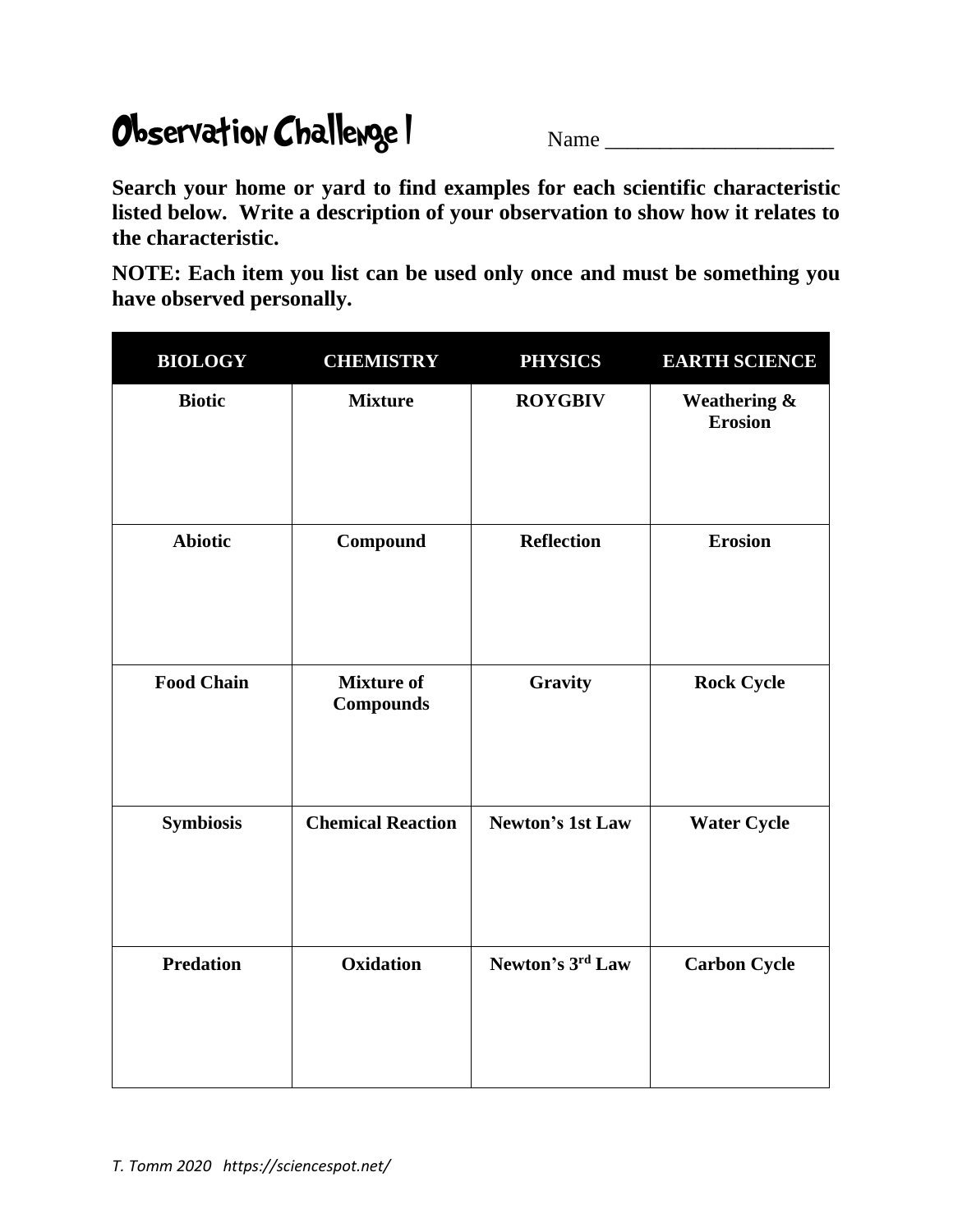## Observation Challenge 2 Name

**Search your home or yard to find examples of objects or phenomena that would be studied by each scientist. Write a description to show how it relates to the terms.**

**NOTE: Each objects or phenomena you list can be used only once and must be something you have observed personally.**

| <b>Biology</b>   | <b>Physics &amp; Chemistry</b> | <b>Earth Science</b> |
|------------------|--------------------------------|----------------------|
| <b>Botanist</b>  | <b>Chemist</b>                 | Geologist            |
| Zoologist        | Physicist                      | Meteorologist        |
| <b>Ecologist</b> | <b>Engineer</b>                | Hydrologist          |
| Entomologist     | <b>Biochemist</b>              | <b>Mineralogist</b>  |
| Herpetologist    | <b>Astronomer</b>              | <b>Agronomist</b>    |